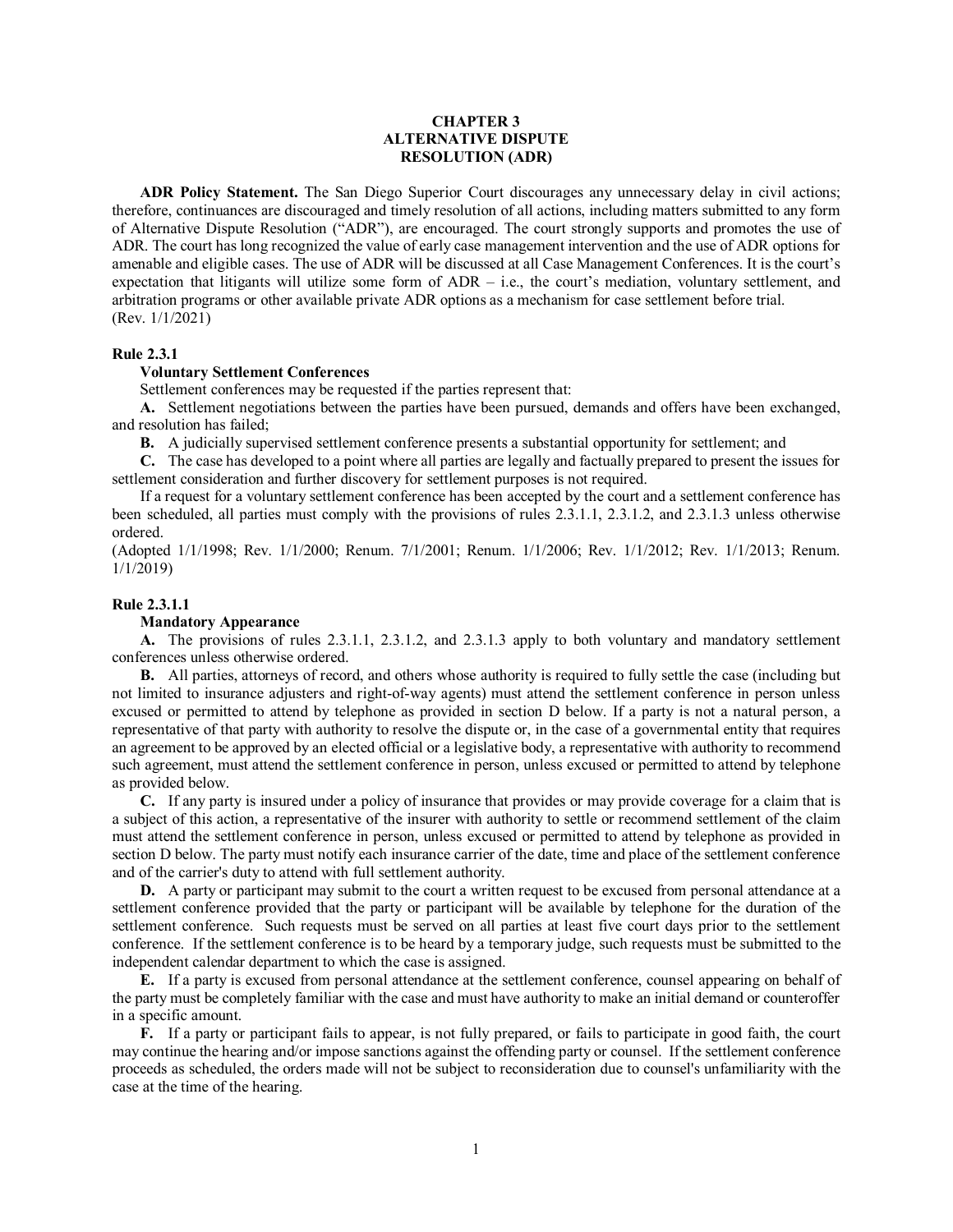(Adopted 1/1/1998; Rev. 1/1/2000; Renum. 7/1/2001; Rev. 1/1/2005; Renum. 1/1/2006; Rev. 1/1/2013; Renum. 1/1/2019)

#### **Rule 2.3.1.2**

### **Settlement Statements/Briefs**

In all cases except unlawful detainer proceedings in which a party is represented by counsel under the Sargent Shriver Civil Counsel Act, written statements of the position of each party must be lodged with the settlement conference judge and served on other parties five court days prior to the settlement conference, unless otherwise ordered. If service is by mail, all papers must be mailed not less than 10 days before the court date. Settlement conference statements do not become a part of the file and will be discarded. If the settlement conference is to be heard by a temporary judge, settlement conference statements must be submitted to the independent calendar department to which the case is assigned. In cases in which a party is represented by counsel under the Sargent Shriver Civil Counsel Act, the parties may provide their positions orally on the date of the settlement conference.

Unless otherwise instructed by the court, settlement conference statements must not exceed five pages and must include the necessary information to concisely support issues of liability and damages, including a settlement demand and offer, as well as an itemization of special and general damages, and the last offer.

(Adopted 1/1/1998; Rev. 1/1/2000; Renum. 7/1/2001; Rev. 1/1/2005; Renum. 1/1/2006; Rev. 1/1/2012; Rev. 1/1/2013; Rev. 1/1/2016; Renum. 1/1/2019)

# **Rule 2.3.1.3**

#### **Notifications of Settlement or Continuances**

**A. Settlement.** In accordance with the California Rules of Court, if a case is settled, the plaintiff must immediately give the court written notice. The plaintiff must also immediately notify the court by phone or in person if a hearing, conference, or trial date is imminent. The only time a hearing set by the court may be taken off calendar is when the plaintiff advises the court that the case has been settled. In that event, a show cause hearing regarding dismissal will be conducted in 45 days. The show cause hearing will be taken off calendar if a dismissal of all complaints and cross-complaints, or a judgment as to all complaints and cross-complaints, is filed with the court no later than five court days prior to the hearing. If such documentation has not been received by the date set for the show cause hearing, the court will immediately order appropriate sanctions and/or dismiss the entire action.

Failure to advise the court at least five court days before the settlement conference that it will not proceed as scheduled, for any reason other than the settlement of the case in its entirety within the five court day period, may be deemed by the court to be a violation of an order of the court, punishable by monetary sanctions payable to the court under Code of Civil Procedure section 177.5, as well as any other sanction provided by law. In addition to monetary sanctions, any party or attorney who fails to attend a settlement conference risks having their complaint dismissed or their answer stricken and default entered.

**B. Continuances.** Any party requesting a continuance must appear ex parte and show good cause why the settlement conference should be continued. At the ex parte hearing, a stipulation may be presented to the court, signed by all parties, accompanied by a declaration showing good cause.

(Adopted 1/1/1998; Rev. 1/1/2000; Renum. 7/1/2001; Rev. 1/1/2003; Rev. 1/1/2005; Renum. 1/1/2006; Rev. 1/1/2010; Rev. 1/1/2012; Renum. 1/1/2019 **)**

#### **Rule 2.3.2**

## **Civil Mediation Program**

All general civil independent calendar cases, including construction defect, complex and eminent domain cases are eligible to participate in the Civil Mediation Program.

**A. Stipulation to Mediation.** At any time prior to the Case Management Conference, parties may stipulate to mediation. The stipulation must include the name, address and phone number of the mediator and one alternate mediator, or parties may utilize the Stipulation to Use ADR (SDSC Form CIV-359). If the stipulation is granted, Assignment of Mediator notices will be issued.

**B. Case Management Conference.** If parties do not stipulate to mediation prior to the Case Management Conference, the judge will encourage all parties to consider mediation or other ADR options. If the court determines a mediator would assist in the resolution of a case, parties will be asked to stipulate to mediation which will be reflected on the Case Management Conference's Minute Order.

**C. Panel of Mediators.** Parties may select any mediator to mediate their matter. The court maintains a panel of court-approved mediators who have satisfied training and experience requirements established by the court and who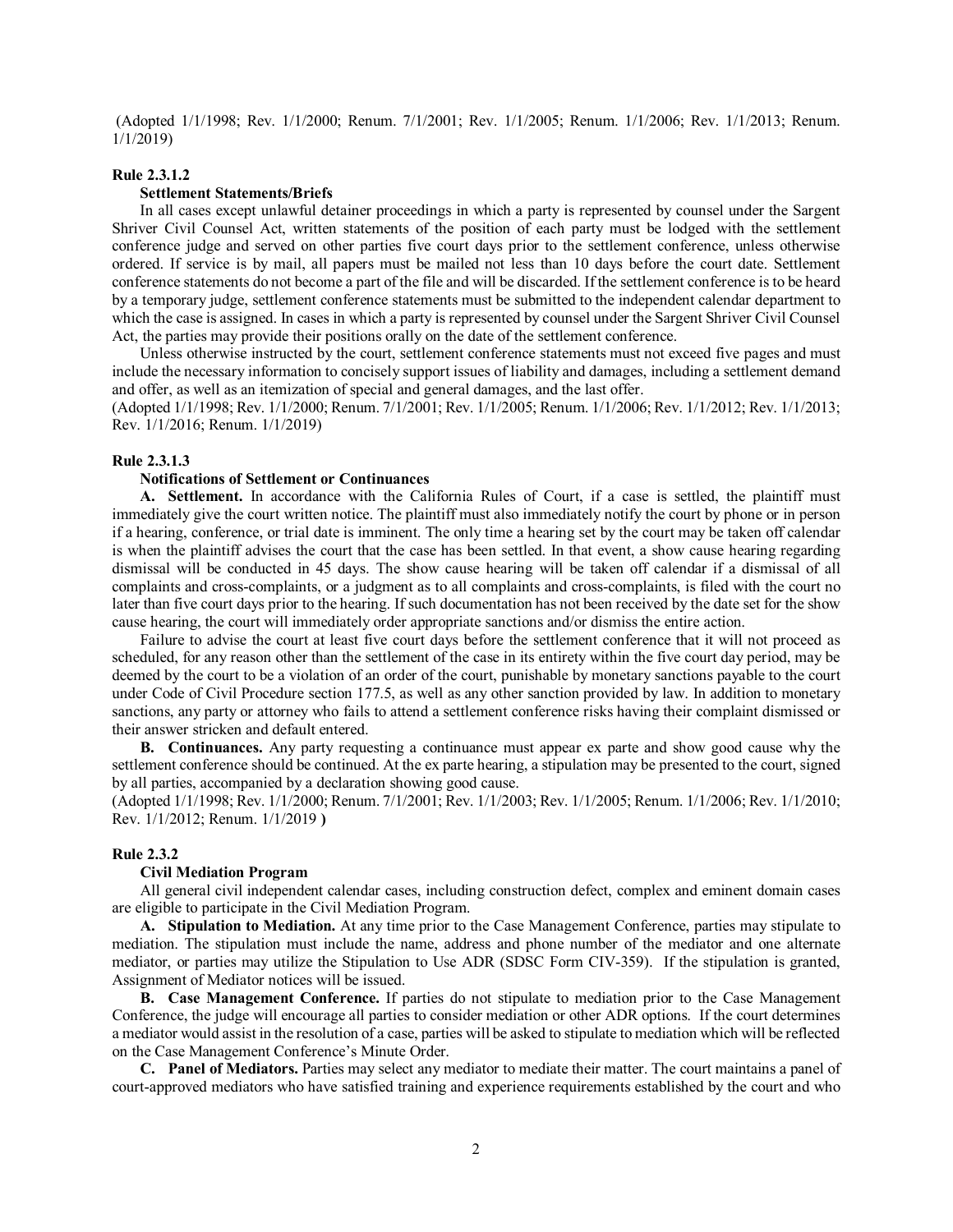must adhere to minimum standards of practice pursuant to California Rules of Court, rule 3.850 et seq., and other program policies and procedures.

**D. Payment of Mediators.** Mediators must be compensated directly by the parties. The fees and expenses of mediators must be shared equally between the parties, unless otherwise agreed. Mediators on the court's approved panel have agreed to charge \$150 per hour for each of the first two hours in a limited civil action, or \$250 per hour for each of the first two hours in an unlimited civil action, and their regular hourly rate thereafter for court-referred mediation.

Mediators on the court's approved panel may not charge parties for preparation or administrative time, but may require that fees be deposited in advance of the mediation session and may have cancellation fees and policies.

Parties may also utilize the services of mediators who are not on the court's approved panel. They will be charged the mediator's regular hourly rate and any other fees in accordance with the mediator's policies.

**E. Selection of Mediators.** Parties are encouraged to make their selection at or before the time of the Case Management Conference. Parties may utilize the on-line mediator search and submit their Mediator Selection Form (SDSC CIV-005) via e-mail within five court days of the Case Management Conference. If they are unable to make a selection, the case may be referred back to the court for the setting of a future hearing. If parties agree on a mediator and alternate and notify the court before the hearing, the hearing will be vacated.

**F. Timing of Mediation and Trial Dates.** Cases will be referred to mediation for up to 120 days. At the time of the Case Management Conference, trial dates will also be given. If the mediation has ended in non-agreement, the court will confirm the trial dates given. If parties request an extension of time for mediation, they must file a stipulation indicating the date of the future mediation session. Alternatively, they may contact the mediator to request an extension in 30-day increments which will be subject to approval by the court. In all cases, the court will generate a Reappointment of Mediator notice if the extension is approved.

**G. Attendance at Mediation.** All parties, their counsel and persons with full authority to settle the case must personally attend the mediation, unless excused by the court or the mediator for good cause. If any consent to settle is required for any reason, the party with the consent authority must be personally present at the mediation.

**H. Filing of Completed ADR-100.** The mediator shall complete, serve, and file form ADR-100 with the court within 10 days after the mediation session is concluded. (Code Civ. Proc. § 1775 et seq.) If the mediator fails to do so, plaintiff shall, within 15 days after the mediation is concluded, file a completed form ADR-100 with the court and serve a copy thereof on all parties.

(Adopted 2/28/2000; Rev. 1/1/2001; Renum. 7/1/2001; Rev. 1/1/2003; Rev. 7/1/2003; Rev. 1/1/2005; Renum. 1/1/2006; Rev. 1/1/2008; Rev. 1/1/2009; Rev. 1/1/2013; Rev. 1/1/2014; Rev. and Renum. 1/1/2019)

# **Rule 2.3.2.1**

### **Mediator Complaint Procedure**

Pursuant to California Rules of Court, rule 3.865 et seq., the San Diego Superior Court maintains the following Mediator Complaint Procedure:

**A.** All grievances, complaints or issues concerning the conduct of a mediator on the San Diego Superior Court's Civil Mediation Panel must be referred initially to the ADR Administrator, who has been designated as the Complaint Coordinator. Contact information for the ADR Administrator can be obtained by calling the court's Mediation Program Office at (619) 450-7478 and/or by accessing the court's ADR webpage at the following link: [http://www.sdcourt.ca.gov/adr.](http://www.sdcourt.ca.gov/adr)

**B.** After sending the complainant a written acknowledgment that the court has received the complaint, the ADR Administrator will conduct a preliminary review of the complaint to determine whether or not the complaint can be resolved informally and closed. If the complaint is resolved informally or closed after preliminary review, the ADR Administrator will send the complainant written notification that the complaint has been informally resolved and/or closed.

**C.** If the ADR Administrator initiates a complaint against a mediator on the Court's Panel, the complaint will be referred to the Chair(s) of the Bench ADR Committee, who will determine if the complaint can be summarily resolved and closed or if the complaint must be further investigated.

**D.** If it is determined that further investigation is warranted, the ADR Administrator will send the mediator written notice of the complaint, and the mediator will have 20 days from the mailing of said notice to provide the court with a written response. The Chair(s) of the ADR Committee will designate an individual who has experience as a mediator and who is familiar with the rules of conduct for mediators set forth in California Rules of Court, rule 3.850 et seq., or will establish a complaint committee that has at least one such individual as a member, to conduct the investigation and prepare a written recommendation concerning court action on the complaint. The Chair(s) of the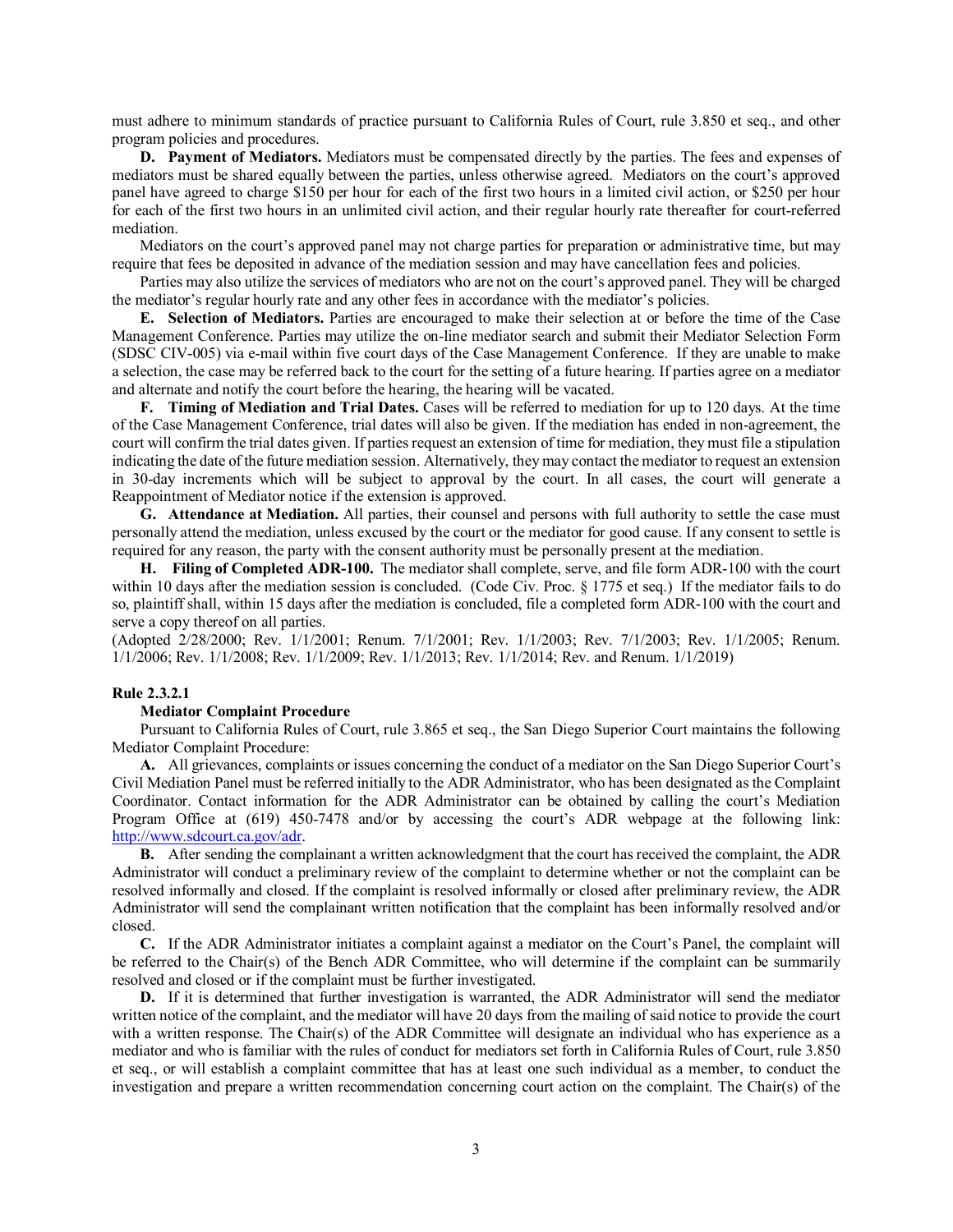ADR Committee and/or their designee may determine that the mediator will be removed from the active/eligible list pending the final decision on the complaint.

**E.** The final decision on the complaint will be made by the Presiding Judge or his or her designee, who did not conduct the investigation, and the final decision will be communicated to both the complainant and the mediator in writing. The final decision-maker may take one or more of the following action(s): direct that no action be taken on the complaint; counsel, admonish, or reprimand the mediator; impose additional training requirements as a condition of the mediator remaining on the court's panel; temporarily suspend the mediator from the court's panel or otherwise temporarily prohibit the mediator from receiving future mediation referrals from the court; and/or permanently remove the mediator from the court's panel or otherwise permanently prohibit the mediator from receiving future mediation referrals from the court.

The final decision is in the sole discretion of the final decision-maker and is not subject to any subsequent review or appeal. Ultimately, mediators on the court's Civil Mediation Panel may be temporarily or permanently removed from the panel at any time at the sole discretion of the court without cause.

**F.** All court communications and/or proceedings relative to complaints against mediators on the court's Civil Mediation Panel will occur in private and be kept confidential except as required by law and except for authorized disclosures as follows: after the decision on a complaint against a mediator has been made, the Presiding Judge or his or her designee may authorize the disclosure of information or records concerning the complaint proceeding that do not reveal any mediation communications. The disclosures that may be authorized include the name of the mediator against whom action is being taken, the action taken and the general basis on which the action was taken.

**G.** A person who has participated in a complaint proceeding or otherwise received information that is publicly disclosed will not subsequently hear or determine any contested issue of law, fact, or procedure concerning the dispute that was the subject of the underlying mediation or any other dispute that arises from the mediation as a judge, arbitrator, referee, or juror, or in any other adjudicative capacity, in any court action or proceeding. (Adopted 1/1/2010; Rev. 1/1/2012; Renum. 1/1/2019)

## **Rule 2.3.3**

### **Judicial Arbitration**

**A. Submission to Arbitration.** The court elects to come within the provisions of Code of Civil Procedure section 1141.11 et seq. regarding judicial arbitration of all civil actions which are not exempt. All actions submitted to arbitration pursuant to these sections will be subject to the provisions contained therein, as well as rules of procedure set forth in the California Rules of Court, rule 3.810 et seq., and in these rules.

**B. Order to Attend Arbitration.** At the Case Management Conference, the court may order a case to judicial arbitration. Counsel must be prepared to discuss whether the arbitration will be binding or non-binding, and to select an arbitrator. Dismissal of all unserved, non-appearing, and fictitiously named parties will also be addressed. The court will propose dates to exchange information concerning expert witnesses and their discoverable reports and writings in accordance with rule 2.3.3. Although the demand requirement under Code of Civil Procedure section 2034.210, et seq. may be dispensed with at this hearing, all other provisions of section 2034.210 et seq. and rule 2.3.3 will be strictly enforced.

**C. Exemption from Arbitration.** Matters which are exempt from judicial arbitration are set forth in the California Rules of Court, rule 3.811, and Code of Civil Procedure section 1141.11.

Unless otherwise ordered by the court, the following categories of actions are also exempt from arbitration, as provided by the California Rules of Court, rule 3.811, and will be set directly for trial:

- **1.** Civil actions in which no jury trial is demanded and the estimated time for trial is one day or less;
- **2.** Civil actions in which any party is not represented by counsel;
- **3.** Civil actions for which there will be an expedited jury trial;
- **4.** Civil actions in which the parties stipulate to attend mediation;
- **5.** Civil actions in which the parties stipulate to attend a settlement conference; and
- **6.** Collection Cases as defined by California Rules of Court, rule 3.740.

(Adopted 1/1/1998; Rev. 1/1/2000; Renum. 7/1/2001; Renum. 1/1/2006; Rev. 1/1/2012; Rev. 1/1/2013; Renum. 1/1/2019; Rev. 1/1/2020; Rev. 1/1/2021)

## **Rule 2.3.3.1**

# **Arbitration Procedures**

Arbitration rules of procedure are set forth in the California Rules of Court, rule 3.810 et seq., and in these rules.

**A. Appointment of Arbitrator.** At the Case Management Conference, the parties must stipulate to the appointment of any arbitrator on the list of superior court arbitrators. If the parties do not stipulate, the judge who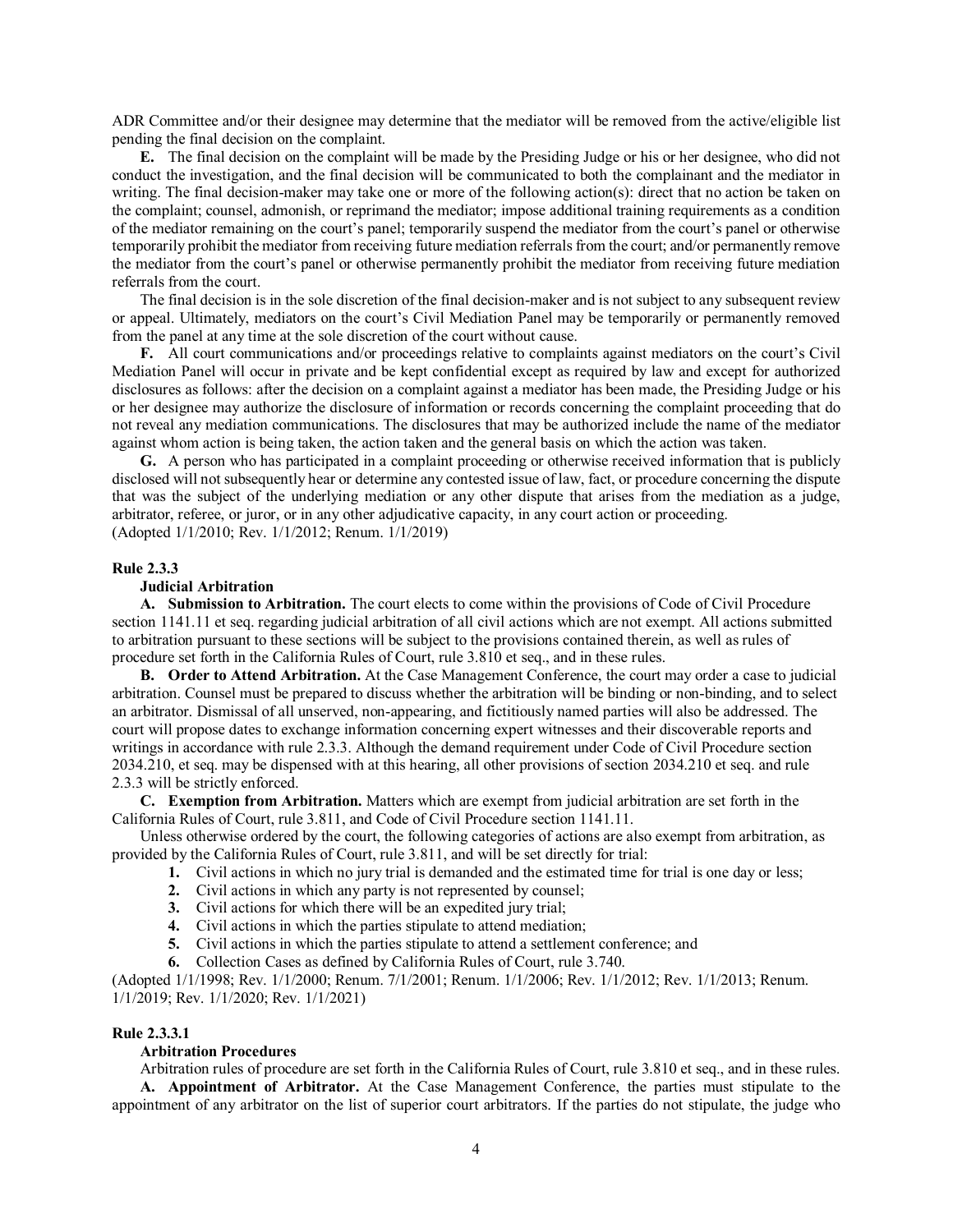ordered the case to judicial arbitration will appoint the arbitrator. The appointment of an arbitrator will be effective immediately and will extend for 90 days. Before any person may be appointed as an arbitrator, that person must provide a statement on a form provided by the court that they have read and will comply with the provisions of rule 2.3.3, subdivision A.

**B. Continuances.** The court discourages continuances. Rules regarding continuances of arbitration hearings are set forth in the California Rules of Court. Rules regarding the completion of cases within 90 days and the reappointment of an arbitrator for good cause are set forth in the California Rules of Court. If a continuance is denied or 90 days have elapsed from the time of appointment, it is mandatory that all parties appear before the judge who ordered the case to judicial arbitration. If it appears to the court that a request for continuance is not made with good cause, the court may impose monetary sanctions upon the requesting party.

**C. Conduct of the Arbitration Hearing.** The arbitration hearing must be conducted as follows:

- 1. The arbitrator must administer the oath;
- 2. Counsel and the arbitrator are to be formally addressed as Mr., Mrs., Miss, or Ms. during the hearing;

3. At the time of the arbitration hearing, or at any other time designated by the arbitrator, each attorney must submit to the arbitrator (not the court) the following, unless excused from doing so by the arbitrator:

- a. Copies of any offered pleading, arranged chronologically and appropriately highlighted;
- b. Copies of any offered deposition transcript or record appropriately highlighted;
- c. An arbitration brief consisting of:
	- (1) A concise statement of facts;

(2) Legal and factual contentions of each party;

(3) A statement of damages sought to be awarded including the amount claimed, medical expenses, and property damage;

(4) Copies of medical reports and bills;

- (5) Copies of appraisals/repair estimates; and
- (6) Copies of repair bills.

d. If the arbitration award is not filed within 10 days after the arbitration hearing, or an extension of 20 days is not granted pursuant to the California Rules of Court, rule 3.825(b), either party may notify the arbitration department. The arbitrator will then be requested to submit the award or appear before the judge who ordered the case to judicial arbitration to show cause why rule 3.825(b) of the California Rules of Court was not satisfied. (Adopted 1/1/1998; Renum. 7/1/2001; Renum. 1/1/2006; Rev. 1/1/2008; Renum. 1/1/2019)

#### **Rule 2.3.3.2**

### **Exchange of Experts After Arbitration**

Failure to comply with this rule may result in a party's inability to call one or more expert witnesses at trial, or subject the noncomplying party to monetary sanctions.

Pursuant to the stipulation of the parties at the Case Management Conference, exchange of experts after arbitration must be made according to the following schedule:

**A. Initial Exchange.** Within 15 days of the date of any method of service of a trial de novo request, pursuant to Code of Civil Procedure sections 2034.260 and 2034.270 each party must personally serve on all other parties a designation of expert witnesses who will be relied upon at the trial de novo, along with all discoverable reports and writings, if any, of those experts. However, service by mail of the above designation is permitted if made within 10 days of service of the trial de novo request. Parties will be permitted to designate only those experts they in fact intend to call at trial. It is the policy of the courts that parties are limited to one expert per side per field of expertise, pursuant to Evidence Code section 723 and rule 2.1.11, absent a court order to the contrary.

**B. Supplemental Exchange.** Any supplemental designation of experts must be personally served within five days of any personal service of the opponent's initial list, or within 10 days of any mail service of the opponent's initial list.

(Adopted 1/1/1998; Rev. 1/1/2000; Renum. 7/1/2001; Rev. 1/1/2005; Renum. 1/1/2006; Rev. 1/1/2010; Renum. 1/1/2019)

#### **Rule 2.3.3.4**

#### **Request for Trial De Novo**

A request for trial de novo must be filed in the civil business office pursuant to Code of Civil Procedure section 1141.20 and the case will be set for trial.

Withdrawal of Trial de Novo Requests. If a party has requested trial de novo, the request may be withdrawn by a written stipulation, signed by counsel for all parties appearing in the case, that the award may be ordered as a judgment.